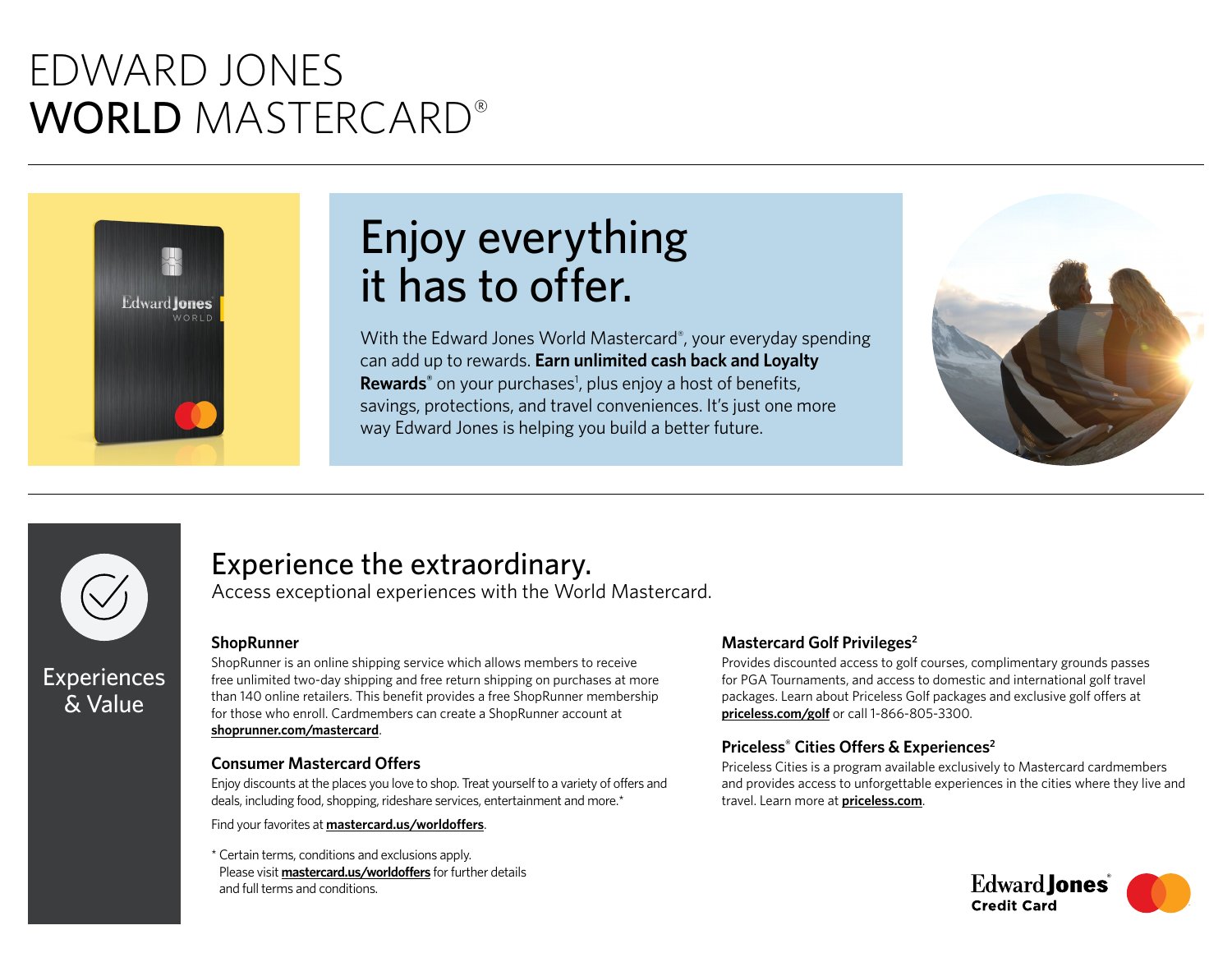# **Edward Jones World Mastercard**® Benefits and How to Redeem



Protection for Your **Security** 

### Peace of mind.

Assistance, assurance and security are added protection benefits of the World Mastercard.

### **Enhanced ID Theft Protection**

Provides cardholders with ID Theft Resolution Services and Alerts by monitoring the surface, dark and deep web. Services provided are on a 24-hour basis and include lost wallet assistance, single bureau credit monitoring, financial account takeover, URL and domain monitoring, 365 days a year. In order to receive these services, you must enroll at **[mastercardus.idprotectiononline.com/](https://mastercardus.idprotectiononline.com/)**. No monetary reimbursement is associated with this benefit. Call 1-800-Mastercard (1-800-627-8372) if you believe you have been a victim of Identity Theft.

### **Zero Fraud Liability**

Zero fraud liability for unauthorized transactions. Cardmembers must notify Elan Financial Services promptly of any unauthorized use (call the number on the back of your card). Certain conditions and limitations may apply. Visit **[mastercard.us/zeroliability](https://mastercard.us/zeroliability)** for more information.

### **Mastercard Global Emergency Services**

Provides 24/7 customer assistance with lost and stolen card reporting, emergency card replacement, emergency cash advance, locating ATMs, as well as help with account-related questions. In the United States and Canada call 1-800-Mastercard (1-800-627-8372). For country-specific toll-free telephone numbers, visit **[mastercard.com](https://mastercard.com/)** or call the United States collect at 1-636-722-7111.

### **Free Spend Analysis Tool**

This free online tool can help you track expenses. Go to **[edwardjonescreditcard.com/login](https://edwardjonescreditcard.com/login) > Services > Information > Spend Analysis** to generate your spend analysis report.

### **Free Credit Score3 by TransUnion®**

Easily track your credit score to stay informed! Access your free credit score through TransUnion and take advantage of other resources that can help you plan for your financial goals. Visit **[edwardjonescreditcard.com/login](https://edwardjonescreditcard.com/login) > Services > Information > Free Credit Score** to sign up.



**Travel** 

### Travel is back.

It's time to start traveling again, and you'll be ready with these exclusive benefits from your World Mastercard.

### **Extra Bonus & Savings**

All cardmembers earn 4 Bonus Loyalty Points® above their regular earning on prepaid hotel and car rentals booked directly through the Edward Jones Travel Rewards Center! To make reservations, visit **[edwardjonescreditcard.com/login](https://edwardjonescreditcard.com/login) > Rewards > Link to Rewards > Travel**.

### **Mastercard Travel & Lifestyle Services2**

A suite of world-class travel services and benefits provided by best-in-class service providers designed to deliver truly priceless travel experiences. Includes an Online Booking Tool. To register, visit **[travel.mastercard.com](https://travel.mastercard.com/)**.